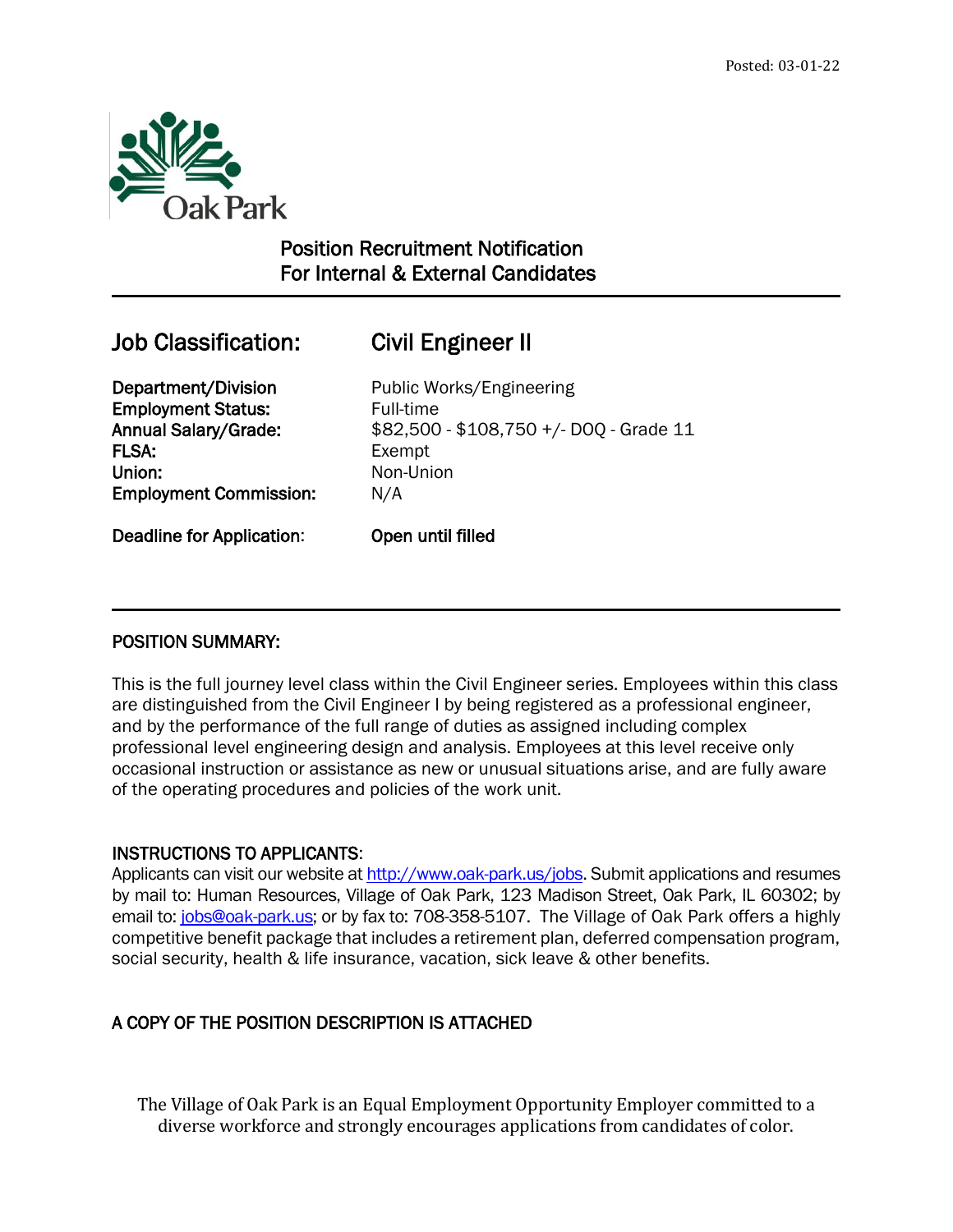

### **CIVIL ENGINEER II**

*Class specifications are intended to present a descriptive list of the range of duties performed by employees in the class. Specifications are not intended to reflect all duties performed within the job.*

#### DEFINITION

This is the full journey level class within the Civil Engineer series. Employees within this this class are distinguished from the Civil Engineer I by being registered as a professional engineer, and by the performance of the full range of duties as assigned including complex professional level engineering design and analysis. Employees at this level receive only occasional instruction or assistance as new or unusual situations arise, and are fully aware of the operating procedures and policies of the work unit.

#### SUPERVISION RECEIVED AND EXERCISED

Receives general supervision from the Village Engineer.

May exercise fundamental and technical supervision over lower level staff.

EXAMPLES OF DUTIES--*Essential and other important duties and responsibilities may include, but are not limited to, the following:*

#### Essential duties and responsibilities

- 1. Ensure that best in class customer service is provided to both internal and external customers and also embrace, support, and promote the Village's core values, beliefs, and culture.
- 2. Oversee and review plans of public works structures including streets, storm drains, and sewers; check plans for conformance with regulations regarding line, grade, size, elevation and location of structures; check calculations.
- 3. Oversee and review the plans of consulting engineers and private contractors; recommend adjustments to engineering designs; ensures compliance with specifications; and applicable Village codes.
- 4. Develop and design municipal capital improvement projects relating to water mains, sewers, streets traffic signals, parking lots, pavement markings, etc.
- 5. Act as resident engineer on capital improvement projects; ensure projects are built according to plans; modify projects on site as needed; measure and maintain records of project quantities.
- 6. Analyze traffic engineering problems; recommend improvements or modifications.
- 7. Supervise field data collection crew; review data collection needs including surveys of cross sections, topography, sewer and related projects.
- 8. Coordinate assigned activities with consultants, engineers, developers, contractors, other Village departments and divisions, outside agencies, and the general public; provide consultation and advice on construction projects.
- 9. Prepare progress reports on projects under construction; main records of changes and field notes.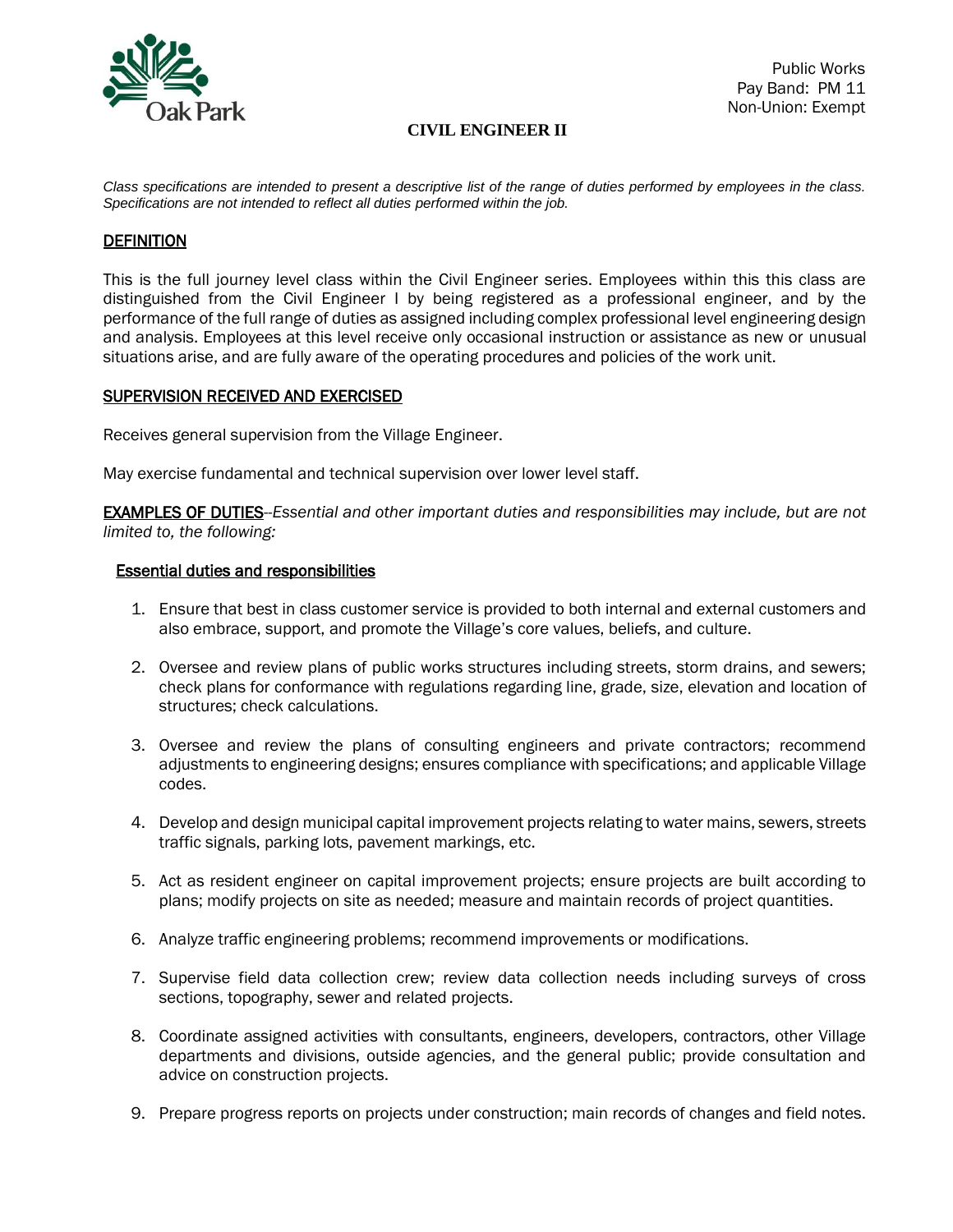

#### **CIVIL ENGINEER II**

- 10. Conduct various engineering studies and prepare reports.
- 11. Calculate the quantity, quality and cost of materials used for various projects.

#### Other important responsibilities and duties

- 1. Oversee the maintenance of plans and contract documents including subdivision maps, site plans, lot line adjustments and easements; process quit claims, grant deeds, and assessment districts.
- 2. Provide staff assistance to the Village Engineer; provide staff support on a variety of committees; prepare reports as necessary.
- 3. Stay abreast of new trends and innovations in the field of civil engineering.
- 4. Oversee the preparation of maps, deeds and legal descriptions.
- 5. Perform related duties and responsibilities as required.
- 6. Respond to public inquiries regarding issues related to the public right of way.

#### QUALIFICATIONS

#### Knowledge of:

Basic civil engineering principles and techniques.

Applicable laws and regulatory codes relevant to assigned area of responsibility.

Methods, materials and techniques used in the construction of public works projects.

Modern developments, current literature and sources of information regarding engineering.

Principles of advanced mathematics and their application to engineering work.

Modern principles and practices of surveying.

Village engineering policies, procedures, and issues.

Complex civil engineering principles and techniques.

Modern construction and maintenance methods, techniques and materials.

#### Ability to:

Perform technical research and solve engineering problems.

Establish and maintain cooperative working relationships with those contracted in the course of work.

Prepare plans and drawings neatly and accurately.

Make engineering design computations and check, design, and prepare engineering plans and studies.